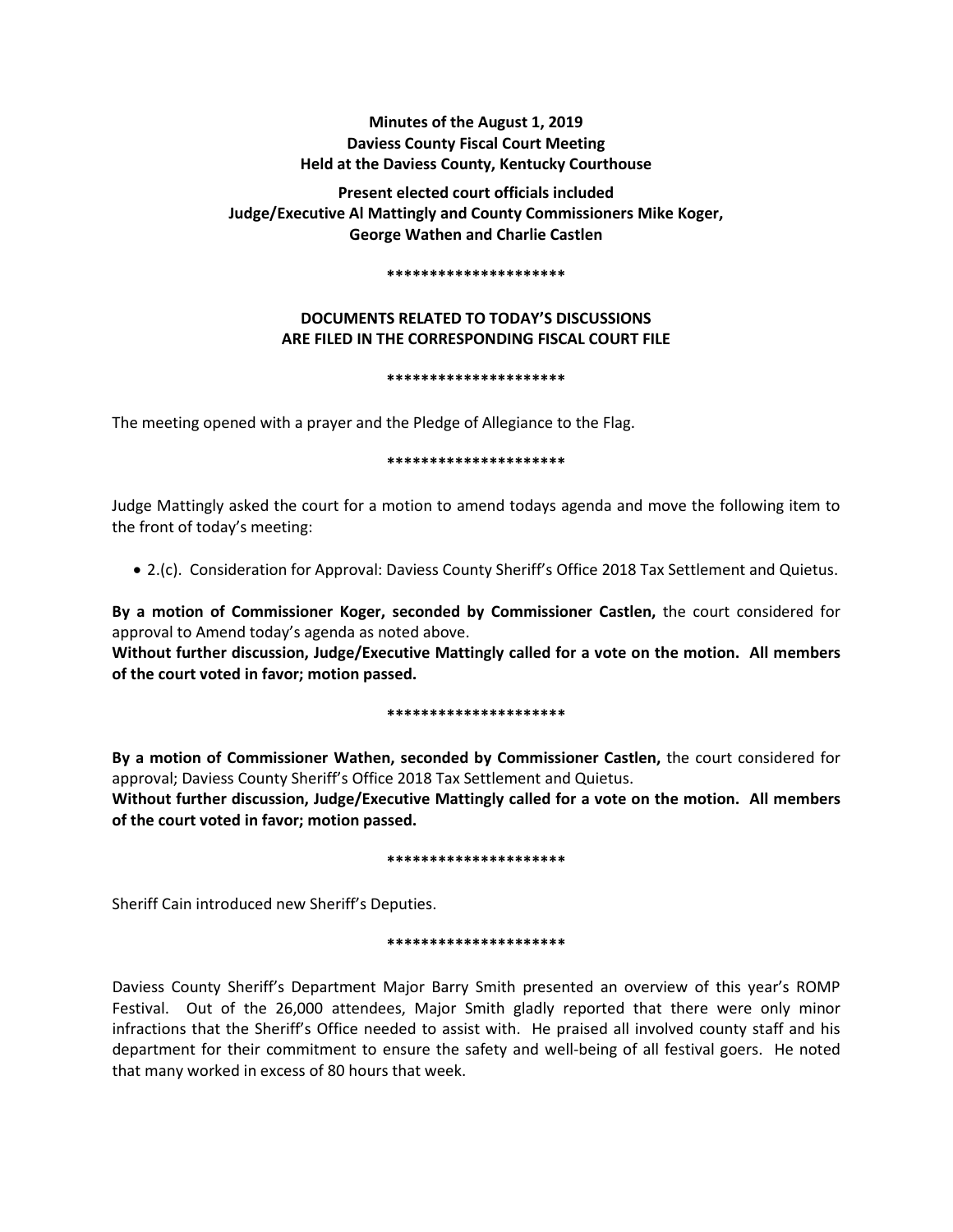Judge Mattingly noted that no tax dollars were used to pay for Daviess County Sheriff's Office security during ROMP. All security costs related to ROMP were paid by the International Bluegrass Music Museum.

# **\*\*\*\*\*\*\*\*\*\*\*\*\*\*\*\*\*\*\*\*\***

The court recognized and congratulated Kentucky Speech Competition Blue Ribbon winner Tyce Boling.

## **\*\*\*\*\*\*\*\*\*\*\*\*\*\*\*\*\*\*\*\*\***

The following Proclamations were presented:

- National Farmer's Market Week Aug. 4-10, 2019
- Community Dental Clinic Day Aug. 24, 2019
- Domestic Violence Awareness Month Oct. 2019

## **\*\*\*\*\*\*\*\*\*\*\*\*\*\*\*\*\*\*\*\*\***

Minutes of the July 23, 2019 meeting were submitted to fiscal court members for review prior to today's meeting and on a motion of Commissioner Koger, seconded by Commissioner Castlen with all the Court concurring said Minutes were approved and signed.

# **\*\*\*\*\*\*\*\*\*\*\*\*\*\*\*\*\*\*\*\*\***

**By a motion of Commissioner Wathen, seconded by Commissioner Castlen,** the court considered for approval; all Claims for all Departments.

**Without further discussion, Judge/Executive Mattingly called for a vote on the motion. All members of the court voted in favor; motion passed.** 

## **\*\*\*\*\*\*\*\*\*\*\*\*\*\*\*\*\*\*\*\*\***

**By a motion of Commissioner Castlen, seconded by Commissioner Wathen,** the court considered for approval; Backup Ambulance Service Agreement with Deaconess Hospital.

Judge Mattingly stated, "Commissioners, I am asking your consent to allow me to move forward in negotiating the final agreement with Deaconess Hospital and give me authority to sign the final agreement. I will keep the Court informed regarding this agreement. The agreement is being made on behalf of all of Daviess County. I want to thank Nate Pagan and the elected officials of Owensboro for their hard work in resolving the ambulance issue. I have talked to the city manager, Mayor Watson and the city commissioners as well informing them the direction we have chosen regarding back up ambulance service. I will keep them in the loop also. In negotiations, the fewer entities involved, the faster a final document can be produced. I believe this is an issue best dealt with by the government that represents everyone in the county. I am not going to recount the last seven months during which the city and county chose a new ambulance provider and tried to negotiate the terms of Owensboro Health's participation in the financial cost and the provisions of a backup agreement. It became apparent that OH was choosing to relieve itself from any responsibility for the safety and welfare of the citizens in Owensboro and Daviess County when their attorney notified us that they did not believe the current agreement with the hospital were and even if they were they were notifying us of their intent not to renew the agreements. I was approached by Deaconess about providing backup service and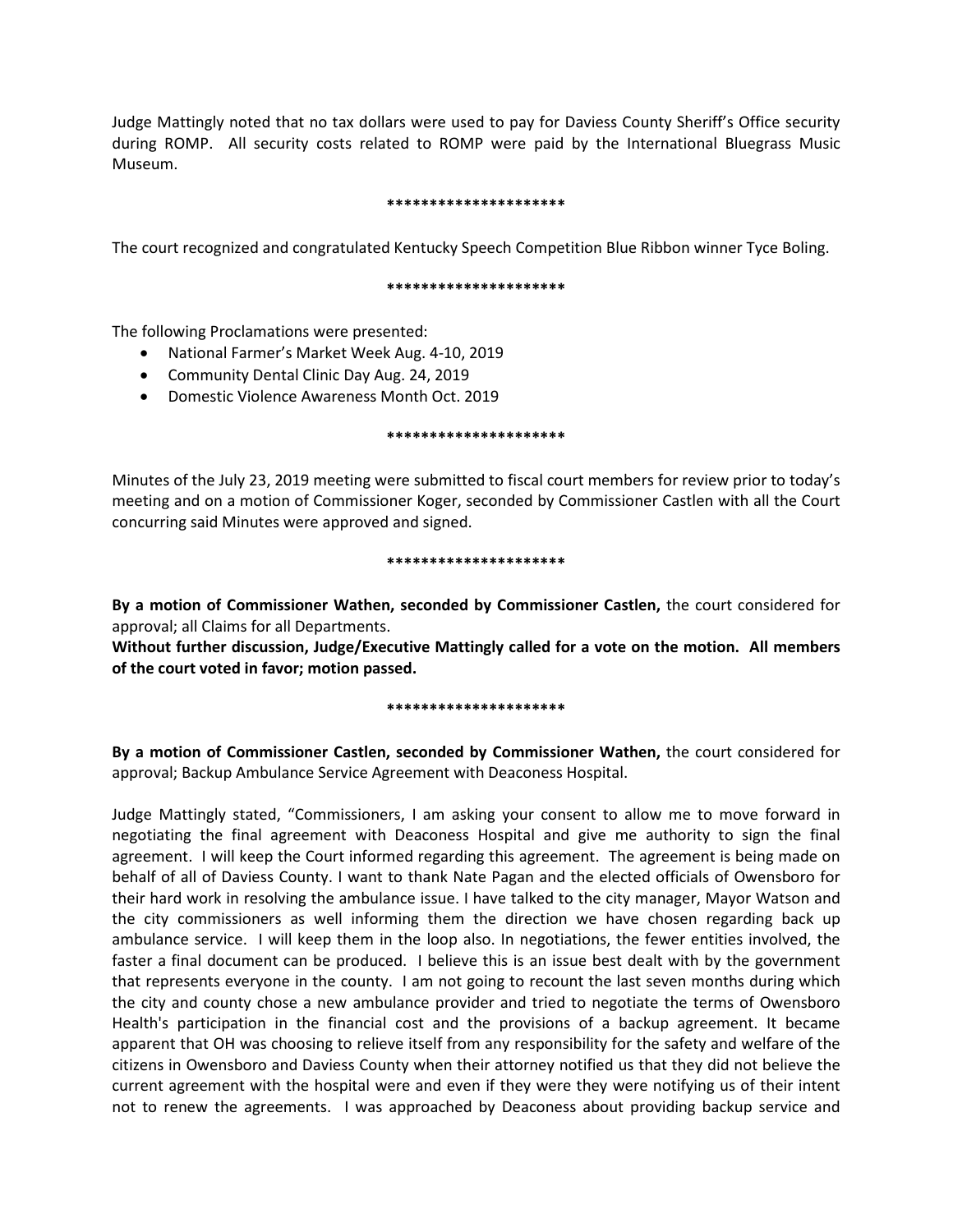enter a conversation with them. They now have the latest revision of the agreement and are reviewing it. Out of courtesy to the hospital, I contacted the board chair in an attempt to work out our differences but to no avail. City Manager Pagan and I had several meetings and conversations but in the end could come to no agreement. On Tuesday, I received an email from the hospital CEO outlining the rejection of our final proposal and restating that they would participate at a \$50,000 subsidy with no comment regarding backup service. The subsidy was tied to us NOT negotiating with any of their competitors. The hospital CEO seems to have a fixation when it comes to linking issues. I must say that I am disappointed at the lack of leadership by all the board members as well as the professional staff regarding this issue. I am also disappointed at the strong arm tactics employed by the hospital leadership in trying to link a change in by-laws to the ambulance service. I guess that's what you get when there is a health care monopoly in the community. I look forward to a long and mutually beneficial relationship between our community, AMR and Deaconess."

Commissioner Wathen stated, "I want to reassure the citizens that we have a good ambulance service and they do a good job. We anticipate that to continue. Similar to an insurance policy, this backup agreement ensures us that if something happened with our ambulance provider that a backup is in place."

Judge Mattingly agreed with Commissioner Wathen and noted that having a backup agreement is prudent and for public safety, is in the best interest of all. Judge Mattingly also stated, "In the unlikely event of us having to call upon Deaconess to come in under the terms of this agreement, they will fall under the same terms and conditions of the current Ambulance Provider Agreement, which we have with AMR."

Commissioner Wathen recently learned of an issue where people have tried contacting Yellow Ambulance (YA) unaware that YA is no longer in business. When an ambulance is needed, he encouraged people not to contact the ambulance service provider but instead call 911.

Commissioner Castlen acknowledged and thanked AMR for their role in taking over the ambulance service in Daviess County. He stated, "The hospital's denial to be the backup ambulance provider is disappointing. The hospital merely had to have an implementation plan and the likelihood of ever needing to call upon them for this reason is almost nil. I was even more disappointed that the hospital, as the backup ambulance provider for many years, has denied their commitment and obligation as such."

**Without further discussion, Judge/Executive Mattingly called for a vote on the motion. All members of the court voted in favor; motion passed.** 

# **\*\*\*\*\*\*\*\*\*\*\*\*\*\*\*\*\*\*\*\*\***

**By a motion of Commissioner Koger, seconded by Commissioner Wathen,** the court considered for approval; to appoint the following to the DC Animal Care & Control Board - Term: 08/07/19 – 08/07/2023

- Barry Smith
- Sue Smiley
- Clay Horton
- Dr. Nicki Curtis